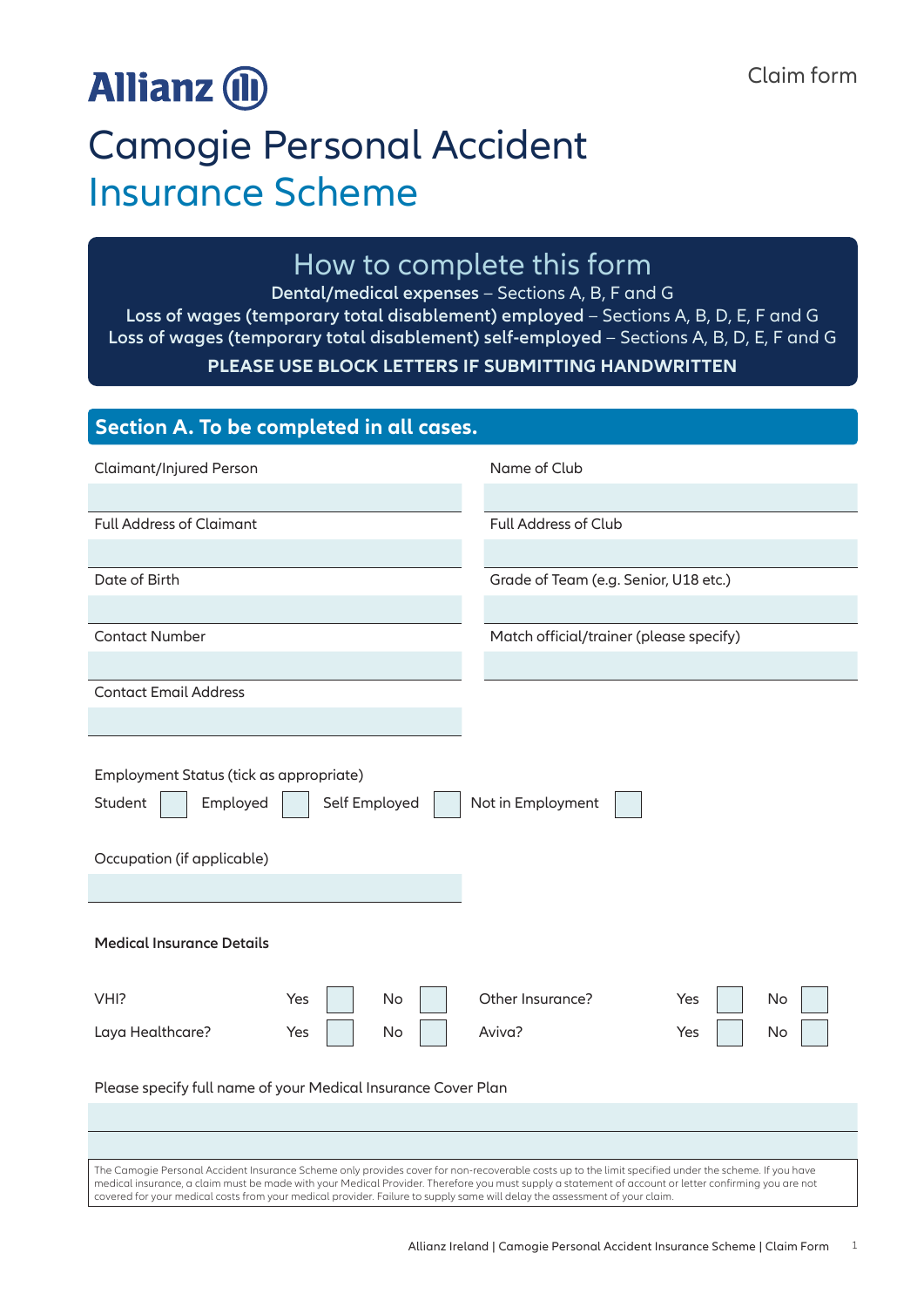### **Section A.**(continued) **To be completed in all cases.**

### Nature of Possible Claim (tick as appropriate)



- Applicable to all Insured Persons over 18 years who are in full time employment and is only payable if you are unable to work due to injury received in the course of playing/training Camogie.
- This Benefit shall pay for otherwise unrecoverable loss of basic nett wage excluding overtime, bonuses and unsociable working hours and shall be payable for 104 weeks excluding the first two weeks.
- Social Welfare shall be considered as recoverable income and will be deducted from the basic nett wage figure.
- Benefit is payable for each complete week (7 consecutive days)and no Benefit shall be payable for partial weeks.
- The maximum benefit payable is as follows: Weeks 1 to  $2 - \epsilon$ Nil. Weeks 3 to  $104 -$ up to  $€500$

#### Medical/Physiotherapy Expenses

- Non-recoverable medical expenses up to a limit of €10,000excluding the first €75.00 (adult member)\€50.00 (youth member).
- – Physiotherapy only claims where there is no other medical expense is subject to an excess of 10% of the cost of the prescribed treatment or a minimum of €75.00 per Adult\Youth Member claim.

• Non-recoverable dental expenses up to a limit of €10,000 excluding the first €75.00 (adult member)\€50.00 (youth member).



#### Hospital Confinement

• €20.00 per complete day (24 hour period) up to a maxium of 90 days from the day of 1st confinement.

#### Permanent Disability



• Permanent total loss of sight in both €125,000 eyes or loss\loss of use of both limbs

#### **The above is purely a summary of benefits payable for assistance when completing this claim form.**

| Section B. To be completed in all cases           |                                    |                                           |    |  |  |  |  |
|---------------------------------------------------|------------------------------------|-------------------------------------------|----|--|--|--|--|
| Date of Injury<br>Nature of Injury                |                                    |                                           |    |  |  |  |  |
| Where did the injury occur?                       | Camogie training<br>Official match | Challenge match<br>Other (please specify) |    |  |  |  |  |
| Were you wearing protective headgear at the time? |                                    | Yes                                       | No |  |  |  |  |
| <b>Brief Details of Circumstances</b>             |                                    |                                           |    |  |  |  |  |
|                                                   |                                    |                                           |    |  |  |  |  |
|                                                   |                                    |                                           |    |  |  |  |  |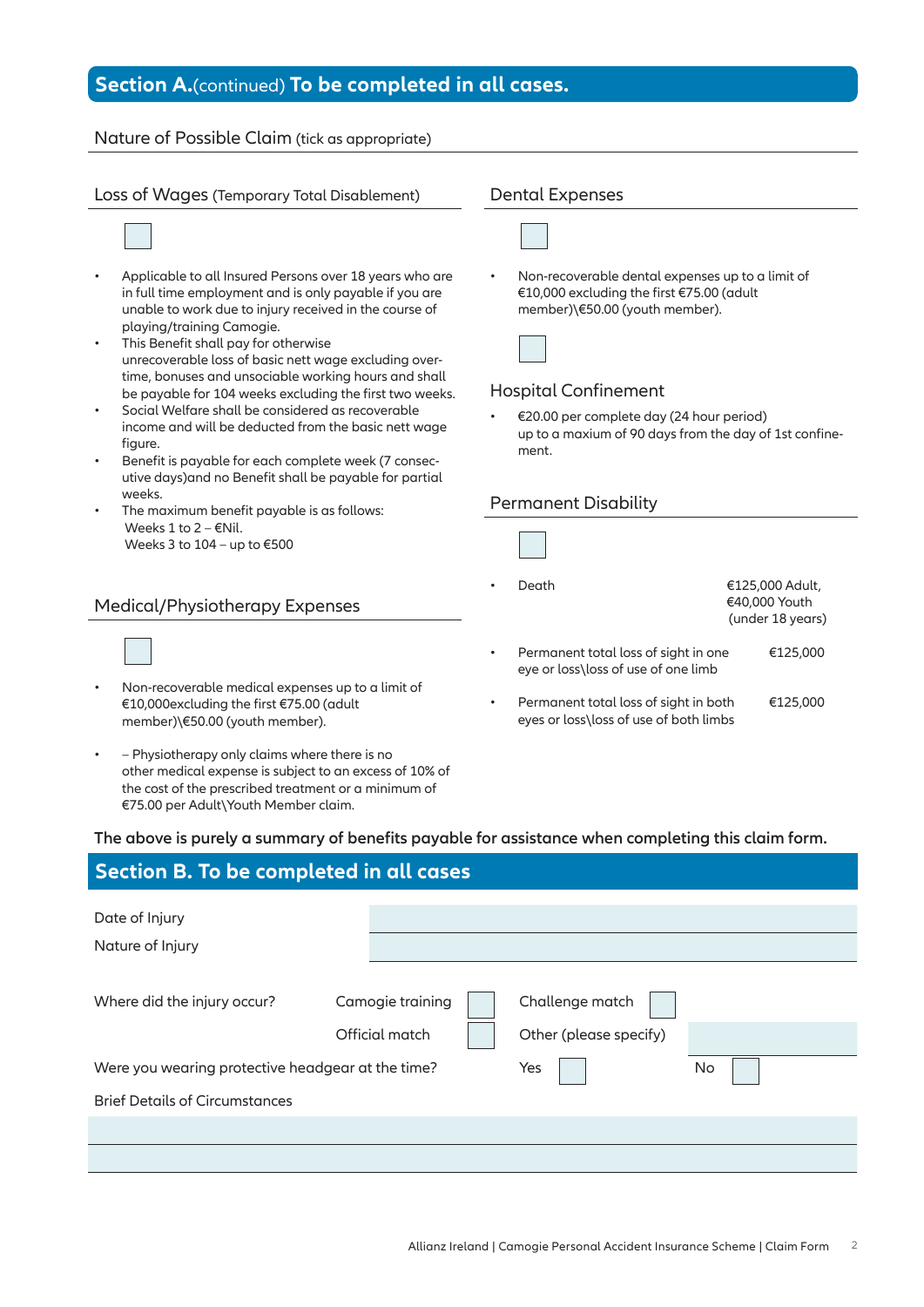### **Section C. Loss of wages certification** – For completion by self employed claimant

| Name of Company                                        |       |
|--------------------------------------------------------|-------|
|                                                        |       |
|                                                        |       |
|                                                        |       |
| Address                                                |       |
|                                                        |       |
|                                                        |       |
|                                                        |       |
|                                                        |       |
|                                                        |       |
|                                                        |       |
|                                                        |       |
|                                                        |       |
| <b>Business Description</b>                            |       |
|                                                        |       |
|                                                        |       |
|                                                        |       |
|                                                        |       |
|                                                        |       |
| Nature of Employment                                   |       |
|                                                        |       |
|                                                        |       |
|                                                        |       |
| Amount of average weekly nett income                   | $\in$ |
| Weekly nett wage paid to substitute worker(s) (if any) | $\in$ |
|                                                        |       |
|                                                        |       |
| Reason for loss of income                              |       |
|                                                        |       |
|                                                        |       |
|                                                        |       |
|                                                        |       |
|                                                        |       |

I declare that I am unfit for work following injury as a result of participating in a camogie match/training and unable to earn my average weekly income.

I attach

(i) Confirmation of my loss of net weekly wages from my Accountant (include Chartered Accountants Registration No) (ii) Details of my claim with the Department of Social, Community and Family Affairs.

Signed Date (2001) and the state of the state of the state of the state of the Date of the Date of the Date of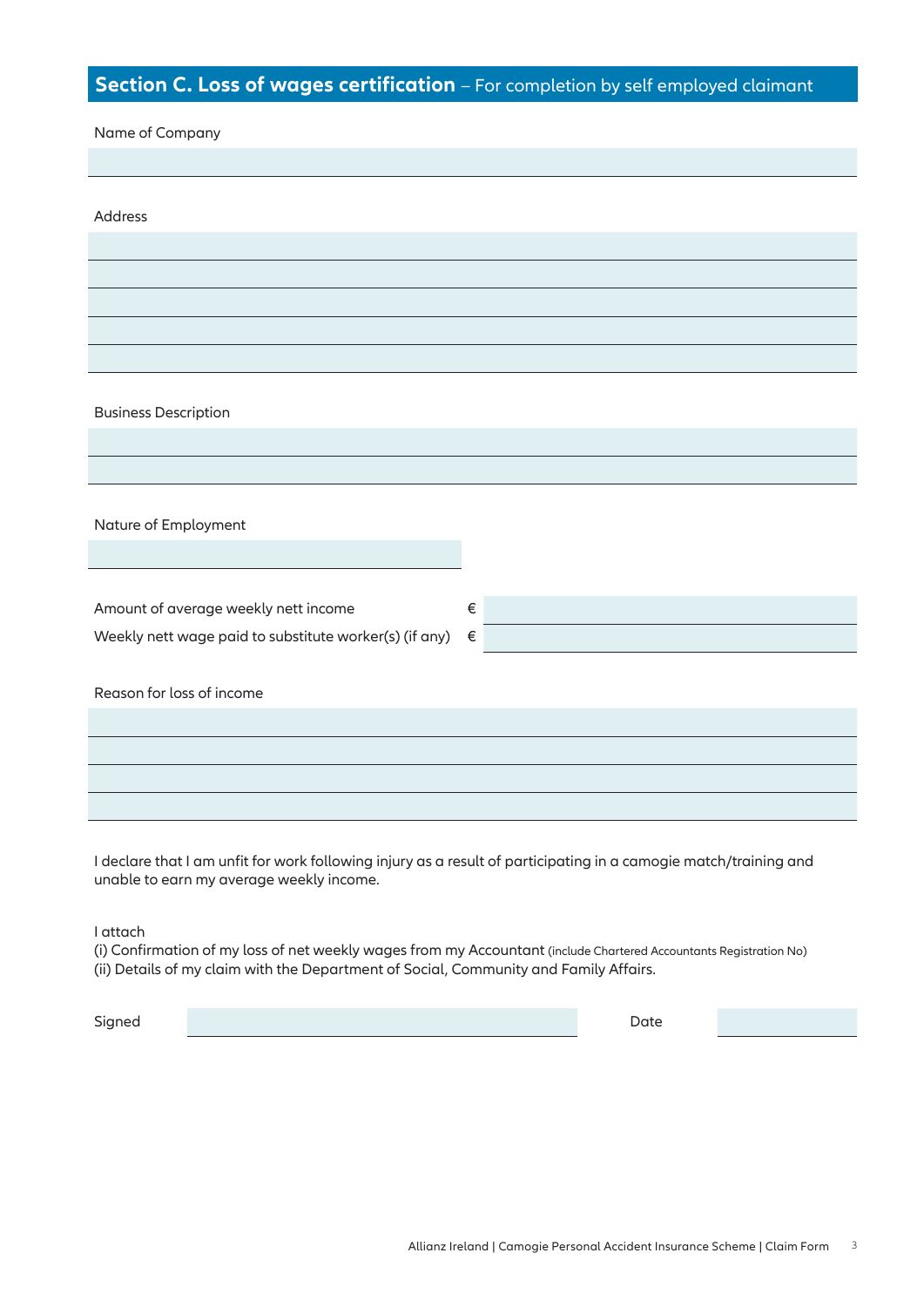### **Section D. Loss of Wages Certification** – For completion by claimant's employer

| <b>Employer's Name</b>                                                                                  |                                                  | Phone number                       |     |                                       |  |
|---------------------------------------------------------------------------------------------------------|--------------------------------------------------|------------------------------------|-----|---------------------------------------|--|
|                                                                                                         |                                                  |                                    |     |                                       |  |
|                                                                                                         |                                                  | <b>Company Registration Number</b> |     |                                       |  |
|                                                                                                         |                                                  |                                    |     |                                       |  |
| Address                                                                                                 |                                                  |                                    |     |                                       |  |
|                                                                                                         |                                                  |                                    |     |                                       |  |
|                                                                                                         |                                                  |                                    |     |                                       |  |
|                                                                                                         |                                                  |                                    |     |                                       |  |
| Employee's name                                                                                         | Employee's PPS No.                               |                                    |     | <b>Employee's PPS Class</b>           |  |
|                                                                                                         |                                                  |                                    |     |                                       |  |
| Date employment commenced                                                                               | Date last worked                                 |                                    |     | Date of notification of loss of wages |  |
|                                                                                                         |                                                  |                                    |     |                                       |  |
| Reason for loss of wages                                                                                |                                                  |                                    |     | Date returned to work                 |  |
| Amount of loss of Basic Nett weekly wages                                                               |                                                  | €                                  |     |                                       |  |
|                                                                                                         |                                                  |                                    |     | (excluding overtime, allowances etc.) |  |
| (Please attach 3 recent payslips or a letter from employer stating your nett weekly wage)               |                                                  |                                    |     |                                       |  |
| Is the above employee contributing to a company VHI or equivalent scheme?                               |                                                  |                                    | Yes | No                                    |  |
| I hereby certify that the employee is at a loss of nett weekly wages and was in permanent employment of |                                                  |                                    |     |                                       |  |
| at least 16 hours on average per week prior to the loss and no sick pay scheme is in operation.         |                                                  |                                    |     |                                       |  |
| Personnel Officer's/Manager's Name (block capitals)                                                     |                                                  |                                    |     |                                       |  |
| Personnel Officer's/Manager's Signature                                                                 |                                                  |                                    |     |                                       |  |
| Date                                                                                                    | Employer's stamp                                 |                                    |     |                                       |  |
|                                                                                                         | (If no stamp available<br>please attach a letter |                                    |     |                                       |  |
|                                                                                                         | confirming the                                   | on company headed paper            |     |                                       |  |
|                                                                                                         | above details)                                   |                                    |     |                                       |  |
|                                                                                                         |                                                  |                                    |     |                                       |  |
|                                                                                                         |                                                  |                                    |     |                                       |  |
| Section E. Social Welfare Benefit - for completion by Social Welfare Office                             |                                                  |                                    |     |                                       |  |

| I certify that the above named has been in receipt of Illness Benefit for the period |  |  |                         |  |                       |          |
|--------------------------------------------------------------------------------------|--|--|-------------------------|--|-----------------------|----------|
| to                                                                                   |  |  | at a rate of $\epsilon$ |  |                       | per week |
| I certify that the above named is not entitled to Illness Benefit for the period     |  |  |                         |  |                       |          |
| to                                                                                   |  |  |                         |  |                       |          |
| as (please state reason)                                                             |  |  |                         |  |                       |          |
| Official's Name (block capitals)                                                     |  |  |                         |  |                       |          |
| Official's Signature                                                                 |  |  |                         |  | <b>Official Stamp</b> |          |
| Date                                                                                 |  |  |                         |  |                       |          |
|                                                                                      |  |  |                         |  |                       |          |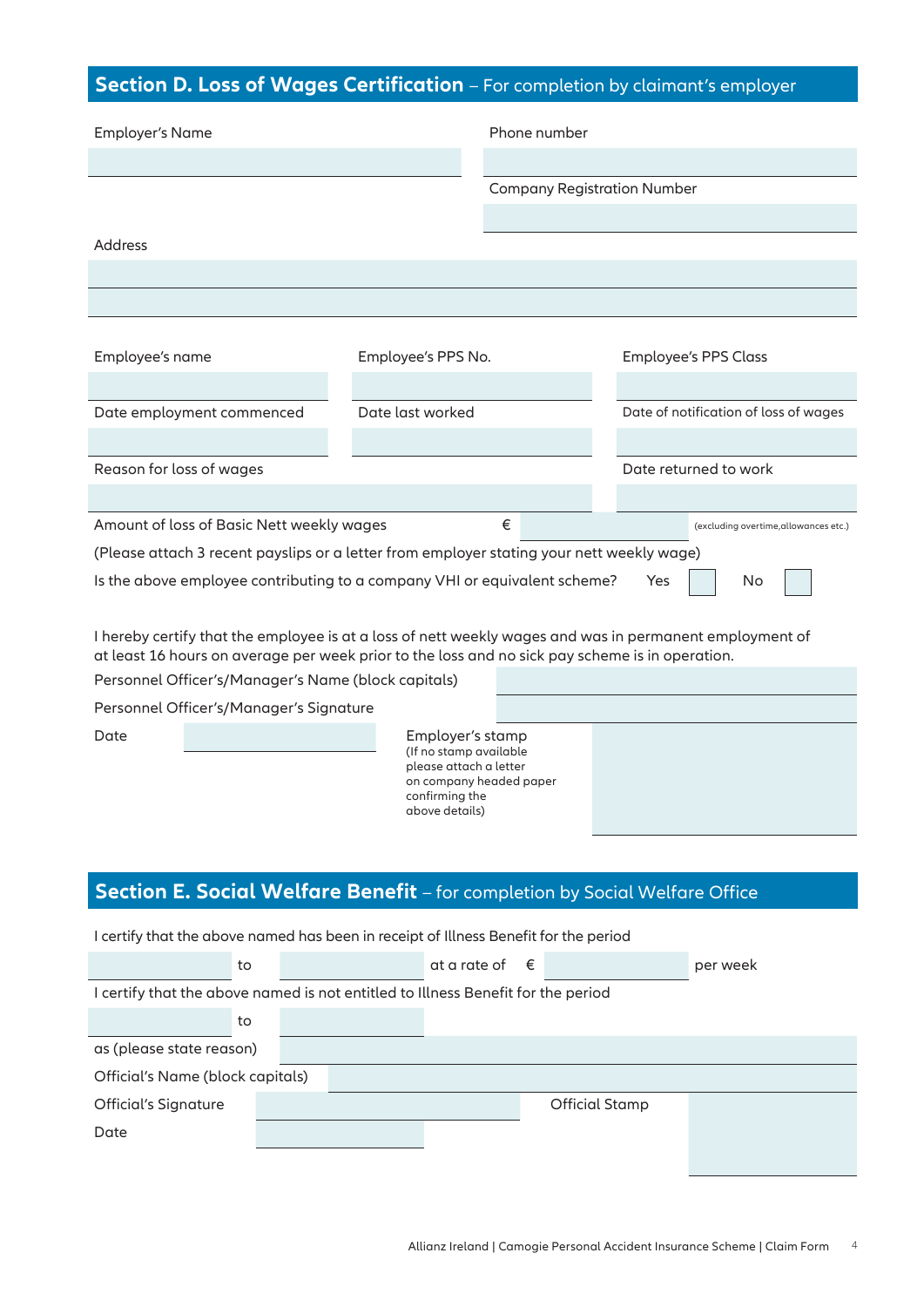### **Section F. Medical certification**

| <b>L CH UNICUTION –</b> for completion in our cases by the doctor/dentist/<br>physiotherapist who attended the claimant |                         |  |  |  |  |
|-------------------------------------------------------------------------------------------------------------------------|-------------------------|--|--|--|--|
|                                                                                                                         | Patient's Date of Birth |  |  |  |  |
|                                                                                                                         |                         |  |  |  |  |

| <b>Patient's Address</b>                                                                                                                                                                                                                                                                                                                                                                                                                                                                                                                                                                                                                                                                                                                                                                                                                  |  |                                                           |                                                                           |     |      |                                           |                               |
|-------------------------------------------------------------------------------------------------------------------------------------------------------------------------------------------------------------------------------------------------------------------------------------------------------------------------------------------------------------------------------------------------------------------------------------------------------------------------------------------------------------------------------------------------------------------------------------------------------------------------------------------------------------------------------------------------------------------------------------------------------------------------------------------------------------------------------------------|--|-----------------------------------------------------------|---------------------------------------------------------------------------|-----|------|-------------------------------------------|-------------------------------|
|                                                                                                                                                                                                                                                                                                                                                                                                                                                                                                                                                                                                                                                                                                                                                                                                                                           |  |                                                           |                                                                           |     |      |                                           |                               |
|                                                                                                                                                                                                                                                                                                                                                                                                                                                                                                                                                                                                                                                                                                                                                                                                                                           |  |                                                           |                                                                           |     |      |                                           |                               |
| Please state specific diagnosis                                                                                                                                                                                                                                                                                                                                                                                                                                                                                                                                                                                                                                                                                                                                                                                                           |  |                                                           |                                                                           |     |      |                                           |                               |
| Cause of disability and details of treatment administered                                                                                                                                                                                                                                                                                                                                                                                                                                                                                                                                                                                                                                                                                                                                                                                 |  |                                                           |                                                                           |     |      |                                           |                               |
|                                                                                                                                                                                                                                                                                                                                                                                                                                                                                                                                                                                                                                                                                                                                                                                                                                           |  |                                                           |                                                                           |     |      |                                           |                               |
|                                                                                                                                                                                                                                                                                                                                                                                                                                                                                                                                                                                                                                                                                                                                                                                                                                           |  |                                                           |                                                                           |     |      |                                           |                               |
| Date of diagnosis                                                                                                                                                                                                                                                                                                                                                                                                                                                                                                                                                                                                                                                                                                                                                                                                                         |  | Date patient first consulted you for this disabil-<br>ity |                                                                           |     |      |                                           |                               |
| Date from which unfit for work                                                                                                                                                                                                                                                                                                                                                                                                                                                                                                                                                                                                                                                                                                                                                                                                            |  |                                                           | Date fit to return to work<br>(if known) If unknown, please give estimate |     |      |                                           |                               |
|                                                                                                                                                                                                                                                                                                                                                                                                                                                                                                                                                                                                                                                                                                                                                                                                                                           |  |                                                           |                                                                           |     |      |                                           |                               |
| Has the claimant received physiotherapy treatment for this injury Yes                                                                                                                                                                                                                                                                                                                                                                                                                                                                                                                                                                                                                                                                                                                                                                     |  |                                                           |                                                                           |     | No   |                                           |                               |
| If Yes, please give date and details.                                                                                                                                                                                                                                                                                                                                                                                                                                                                                                                                                                                                                                                                                                                                                                                                     |  |                                                           |                                                                           |     |      |                                           |                               |
|                                                                                                                                                                                                                                                                                                                                                                                                                                                                                                                                                                                                                                                                                                                                                                                                                                           |  |                                                           |                                                                           |     |      |                                           |                               |
| Please Indicate if this injury is Camogie related                                                                                                                                                                                                                                                                                                                                                                                                                                                                                                                                                                                                                                                                                                                                                                                         |  |                                                           |                                                                           | Yes | No   |                                           |                               |
| Doctor's/Dentist's/Physiotherapist Declaration                                                                                                                                                                                                                                                                                                                                                                                                                                                                                                                                                                                                                                                                                                                                                                                            |  |                                                           |                                                                           |     |      |                                           |                               |
| I declare that to the best of my knowledge, the above information is<br>accurate and correct and that the disability has been continuous as stated above.                                                                                                                                                                                                                                                                                                                                                                                                                                                                                                                                                                                                                                                                                 |  |                                                           |                                                                           |     |      | please attach a letter on<br>headed paper | Stamp (If no stamp available  |
| Name (block capitals)                                                                                                                                                                                                                                                                                                                                                                                                                                                                                                                                                                                                                                                                                                                                                                                                                     |  |                                                           |                                                                           |     |      |                                           | confirming the above details) |
| Signature                                                                                                                                                                                                                                                                                                                                                                                                                                                                                                                                                                                                                                                                                                                                                                                                                                 |  |                                                           |                                                                           |     |      |                                           |                               |
| Telephone                                                                                                                                                                                                                                                                                                                                                                                                                                                                                                                                                                                                                                                                                                                                                                                                                                 |  | Date                                                      |                                                                           |     |      |                                           |                               |
|                                                                                                                                                                                                                                                                                                                                                                                                                                                                                                                                                                                                                                                                                                                                                                                                                                           |  |                                                           |                                                                           |     |      |                                           |                               |
| Section G. - To be completed in all cases by claimant, Club secretary and county secretary                                                                                                                                                                                                                                                                                                                                                                                                                                                                                                                                                                                                                                                                                                                                                |  |                                                           |                                                                           |     |      |                                           |                               |
| <b>Claimant's Declaration</b>                                                                                                                                                                                                                                                                                                                                                                                                                                                                                                                                                                                                                                                                                                                                                                                                             |  |                                                           |                                                                           |     |      |                                           |                               |
| I declare that to the best of my knowledge, the foregoing statements are true in every respect. I hereby authorise the doctor/dentist/physiotherapist/hospital/<br>employer/VHI/Aviva/Laya Healthcare/Dept. of Social Welfare to supply any information requested. I understand that any deliberate<br>misstatement will void the claim in it's entirety.<br>I consent for the purposes of the Data Protection Acts,1988 and 2003 to the information I give on this claim form and any other form issued to me<br>in connection with this claim and to any other information that I give in relation to this claim being held and assessed by Allianz Ireland.<br>I give my authorisation that any information pertaining to this claim may be provided to any persons deemed relevant by Allianz Ireland in<br>assessment of this claim. |  |                                                           |                                                                           |     |      |                                           |                               |
| Signature                                                                                                                                                                                                                                                                                                                                                                                                                                                                                                                                                                                                                                                                                                                                                                                                                                 |  |                                                           |                                                                           |     | Date |                                           |                               |
| Club Secretary's Declaration                                                                                                                                                                                                                                                                                                                                                                                                                                                                                                                                                                                                                                                                                                                                                                                                              |  |                                                           |                                                                           |     |      |                                           |                               |
| I declare that the above named claimant was injured as a result of participating an officially<br>sanctioned Camogie Game                                                                                                                                                                                                                                                                                                                                                                                                                                                                                                                                                                                                                                                                                                                 |  |                                                           |                                                                           |     | Yes  |                                           | No                            |
| I declare that the above named claimant was injured as a result of participating in an official-<br>ly sanctioned Training Session                                                                                                                                                                                                                                                                                                                                                                                                                                                                                                                                                                                                                                                                                                        |  |                                                           |                                                                           |     | Yes  |                                           | No                            |
| Name (block capitals)                                                                                                                                                                                                                                                                                                                                                                                                                                                                                                                                                                                                                                                                                                                                                                                                                     |  |                                                           |                                                                           |     |      |                                           |                               |
| Signature                                                                                                                                                                                                                                                                                                                                                                                                                                                                                                                                                                                                                                                                                                                                                                                                                                 |  |                                                           |                                                                           |     | Date |                                           |                               |
| Passed by County Secretary                                                                                                                                                                                                                                                                                                                                                                                                                                                                                                                                                                                                                                                                                                                                                                                                                |  |                                                           |                                                                           |     |      |                                           |                               |
| I declare that this was an officially sanctioned Camogie Game                                                                                                                                                                                                                                                                                                                                                                                                                                                                                                                                                                                                                                                                                                                                                                             |  |                                                           |                                                                           |     | Yes  |                                           | No                            |
| I declare that this was an officially sanctioned Camogie Training Session                                                                                                                                                                                                                                                                                                                                                                                                                                                                                                                                                                                                                                                                                                                                                                 |  |                                                           | Yes                                                                       |     | No   |                                           |                               |

Patient's Name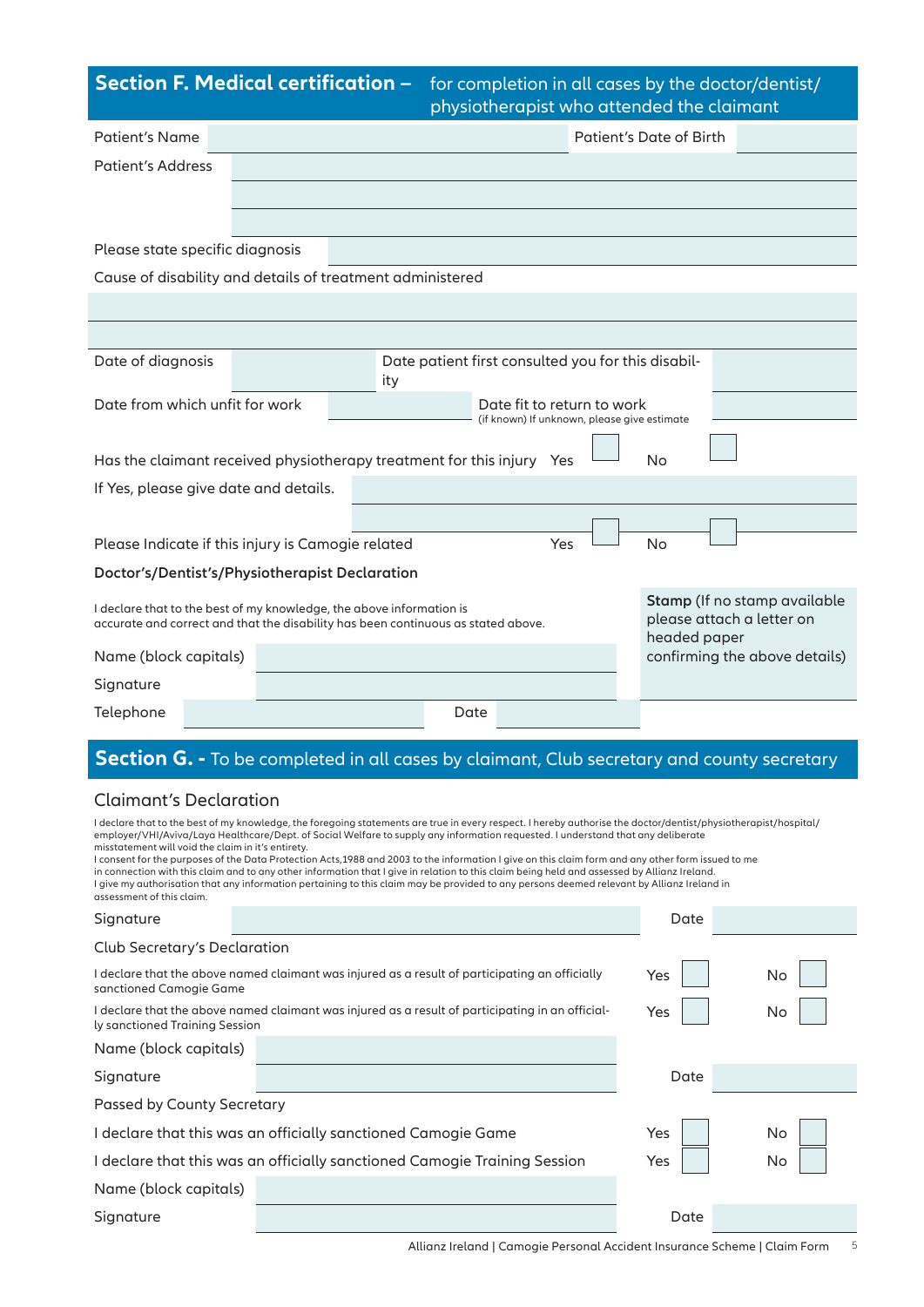#### Data Protection Statement for Claims Handling ROI & NI – Allianz plc Fair Processing Notice

This privacy statement/notice tells you how we use your information for handling a claim - notwithstanding the Data Protection Statement provided at policy inception if you are an Allianz customer - and confirms that your Data Controller is Allianz plc ("we", "us", "our"), Allianz House, Elmpark, Merrion Road, Dublin 4, D04 Y6Y6, Ireland. Email: info@allianz.ie. Our branch trading address is Allianz plc, 3 Cromac Quay, The Gasworks, Ormeau Road, Belfast, BT7 2JD, Email: info@allianz-ni.co.uk. Our Data Protection Officer is contactable at: DataProtectionOfficer@allianz.ie or please write to The Data Protection Officer, Allianz plc, Allianz House, Elmpark, Merrion Road, Dublin 4, D04 Y6Y6, Ireland.

This privacy statement/notice isintended to provide information to data subjectsin situations where, in the context of a claim, Allianz is processing your personal data and the relevant data has been obtained directly from you or from another party, and therefore not directly from you.

#### 1. What Personal Information We Collect for handling a claim

#### *Type of Information*

The type of information we collect might include (please note that this is not an exhaustive list):

Name, address(including Eircode), date of birth, photo ID, policy numbers, contact details(mobile number and email address digital communication purposesin connection with your claim), PPS number, national insurance number (or any other relevant tax identification numbers) (if required by legislation), occupation, years of residency in the UK, employment details, gender, claims history, bank and payment card details, VAT and other relevant tax numbers, CCTV footage, membership status of any relevant bodies, penalty point information and Road Traffic offences, telematics data, dashboard camera video footage, dashboard creditscore and on-board vehicle diagnostics information. Further details of information we collect, can be found under specific headings in this Data Protection Statement.

#### *Other People's data:*

As well as collecting your personal data, we may also use personal information about other people in connection with claims handling, for example family memberssuch as minors, witnesses, limited personal information about trustees/beneficiaries(where policies are under trust), executors, nominated representatives and attorneys(under power of attorney), individuals who have an active membership relationship with the policyholder.

If you are providing personal information about another person in paper or electronic format or video we require you to let them know what information you've shared with us, share this data protection notice with them and ensure that they have given you permission to provide this information to us. If you or they have any concerns, please ask them to contact usin one of the ways described in this notice. Special categories of data of other's people will be processed solely if they are necessary for the provisions of a policy of insurance and for the establishment, exercise or defence of legal claims or whenever courts are acting in their judicial capacity.

#### *Sensitive information*

We may collect health information or details of past or pending offences, unspent criminal convictions or other sensitive information about the claimant and/or their family members or any other persons associated with the claim. We recognise the sensitivity of collecting this information, so we will only ask for it to arrange, manage or administer a claim, or prevent fraud. Where we process health data, for the purpose of handling a claim we will take suitable and specific measuresto safeguard the fundamental rights and freedoms of individuals.

Given the fact that data relating to health and criminal convictions is particularly sensitive information, we only collect and use such data as follows:

**Purpose:** Health data and Criminal Conviction is used solely for the purpose of handling a claim. **Basis:** Irish Data Protection law permits usto use health data where we need to and where it is proportionate for the purposes of a policy of insurance and permits the use of Criminal Conviction data to prevent fraud.

We may also need to use your health and/or criminal data for the purposes of establishing, exercising or defending legal rights, including in connection with claims or proceedings and where authorised by law.

#### You do not have to provide us with any personal information, however, should you be unable to provide us with the required personal data, **we will be unable to process your claim.**

#### 2. How we collect your personal information

We may collect personal information about you :

Directly from You; From our clients: our policyholder (e.g. employer/sport club); our named driver; our joint policyholder; your intermediaries; our broker (or other representative); our insured persons(where different from the applicant/policy owner); member of the public (e.g. dash cam footage); insurance industry databases and other commercial databases; third partiesinvolved in a claim (including a claimant,solicitors, witnesses, health practitioners, medical representatives and independent experts, providers engaged by usincluding engineers, repairers, motor assessors, loss adjusters, expert appraisers, private investigators etc.); public authorities: the Department of Employment Affairs and Social Protection; the Personal Injuries Assessment Board; Public Authoritiesinvolved in the claim (e.g. Gardai, PSNI); communicating with us via social media platforms; people connected with you: people who live with you in an insured property; nominated representatives and other third parties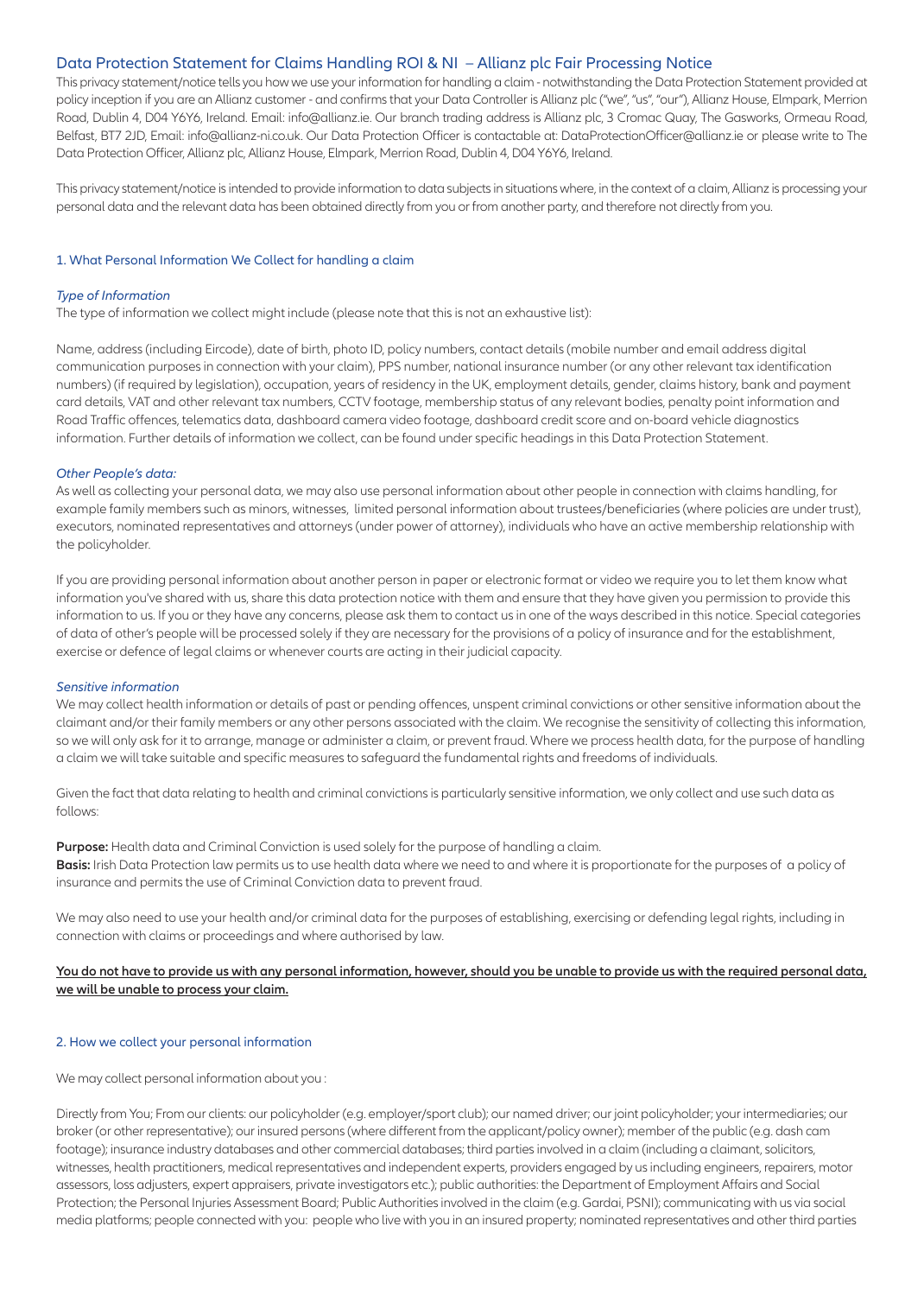relevant to you and/or to the claim, including your legal advisers; publicly available information:social media websites and online content, newspaper articles, TV, radio and other media content, court judgements; telephone calls, which we may record or monitor for regulatory, training and quality assurance purposes; any party you have given us permission to speak to: your representative, a relative or a friend, including health practitioners and medical representatives;other records within Allianz if you have or have had other claims with us; insurance industry's representative body: ROI- Insurance Ireland who operate a confidential phone line (Insurance Confidential) for individualsto reportsuspect fraud; and Credit referencing agencies;NI- the Insurance Fraud Bureau who operate a confidential phone line (cheat line for individuals who report suspect fraud); and credit referencing agencies (including but not limited to County Court Judgments and details from the electoral register).

Where you provide personal data relating to any person under the age of 16 years("child"), Allianz willseek to verify that you are the parent/guardian ofsuch a child. Thisisto ensure that you can authorise the processing of personal data relating to that child in order for Allianz to deal with the claim.

#### 3. How we use your personal information

**Purpose:** to investigate, validate, arrange, handle, manage or administer a claim that you are making in relation to an insurance policy held by us.

**Legal Basis:** Contractual and legal obligation connected to a contract of insurance.

**Purpose:** To verify your identity.

**Legal Basis:** For the performance of a contract under which we provide insurance.

Purpose: To carry out financial sanctions checks and prevention of financial crime. **Legal Basis:** To comply with legal obligations; and public interest.

#### **Purpose:** To comply with laws and regulations.

**Legal Basis:** To comply with legal obligations. For motor policies only, in compliance with the Road Traffic Act 1961 (as amended) we share details of your policy with the Motor Insurers Bureau of Ireland (The details on MIBI processing activity can be found on https://www.mibi.ie MTPL section) and UK Motor Insurance Bureau, the Minister for Transport, Tourism and Sport and An Garda Síochána/PSNI for the purposes of section 78A as autonomous data controllers and in in respect of new and renewed employer's liability insurance policies.

#### **Purpose:** To detect and prevent fraud.

**Legal Basis:** For the performance of a contract under which we provide insurance; and to comply with our legal obligations.

Purpose: To provide repository policy information in respect of new and renewed employer's liability insurance policies to assist claimants to effectively and efficiently trace the relevant insurer to the Employers' Liability Tracing Officer. **Legal Basis:** To comply with legal obligations.

Purpose: For satisfaction surveys; to carry out statistical analysis and reporting to help us improving our products and services; for quality assurance purposes; forstaff training in how to perform their duties and provide a betterservice; to monitor recorded customer callsto assess our staff's customer service; and to enhance our services offerings.

**Legal Basis:** Legitimate interest in managing our business; improve service enhancement; and monitor and assess business performance.

#### *We also use certain information and consult certain databases asfollows:*

**Information Used:** logging of any new claim notifications and any claim settlement for damage and injury. **Purpose:** to confirm your personal data and verify claimsinformation and/or for prevention and detection of crime and fraud through the Claims and Underwriting Exchange Database and Insurance Link Anti-Fraud register. **Processing is necessary:** for our legitimate interest in managing our business.

#### **Information Used:** vehicle registration number.

**Purpose:** to identify whether a vehicle has been taxed, NCT or if the vehicle has been involved in a claim or written off using the VRN system. The Motor Insurance Database managed by the Motor Insurers' Bureau ("MIB"), MID data is used by the DVA for the purpose of Electronic Vehicle Licensing and by the Police Service for Northern Ireland (PSNI) for the purposes of establishing whether a driver's use of the vehicle is likely to be covered by a motor insurance policy and/or for preventing and detecting crime. If you are involved in an accident (in the UK or abroad), other UK insurers and the MIB may search the MID to obtain relevant policy information. Persons pursuing a claim in respect of a road traffic accident (including citizens of other countries) may also obtain relevant information which is held on the MID. **Processing is necessary:** for the handling of a claim.

#### **Information Used:** Driving Licence Number.

**Purpose:** to validate your driving licence number with the relevant authority; to validate the number of penalty points disclosed by you; to validate the licence date and country of origin of the licence.

**Processing is necessary:** for the handling of a claim.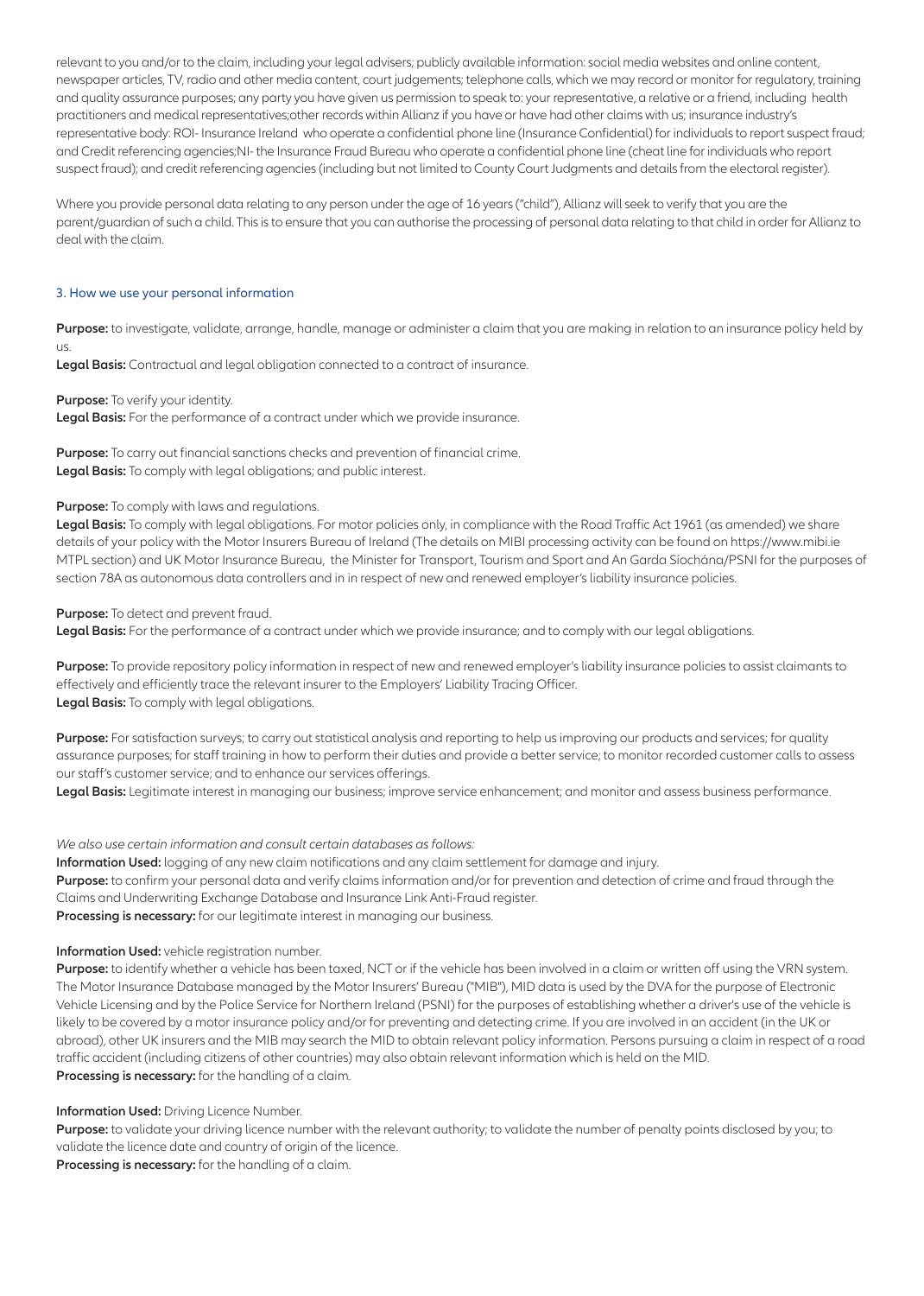#### **Information Used:** Personal Public Service (PPS) Number

**Purpose:** If you make a claim for personal injuries against an Allianz customer, we are obliged to provide the Department of Employment Affairs and Social Protection with your PPS Number to comply with the Recovery of Benefits and Assistance (RBA) Scheme. **Processing is necessary:** to comply with legal obligations.

#### 4. How we share your personal information with others

We may share your personal information with:

- third parties: the Allianz Group, our agents, third parties who provide servicesto us(engineers, repairers, motor assessors, loss adjustors, expert appraisers, expert witnesses, private investigators, claims handling agents etc.), your intermediary and other insurers(either directly or via those acting for the insurersuch asloss adjusters or investigators orsolicitors); providers of essentialservices(e.g. telecommunications, postal/courier providers, IT service providers, software providers, payment processor); other third parties involved in administering your claim;
- third partiesinvolved in a claim:claimant,solicitors, witnesses, health practitioners, medical representatives and independent experts, providers engaged by us including engineers, repairers, motor assessors, loss adjusters, expert appraisers, private investigators etc.);
- regulatory bodies and law enforcement bodies: the Garda and PSNI (for example, where we are required to do so to comply with a relevant legal or regulatory obligations); the Department of Employment Affairs and Social Protection; reinsurers who provide reinsurance to Allianz (reinsurers will use your data to decide whether to provide reinsurance cover, assess and deal with reinsurance claims and to meet legal obligations; they will keep your data for the period necessary for these purposes and may need to disclose it to other companies within their group, their agents and third party service providers, law enforcement and regulatory bodies);
- witnesses to any accidents/incidents to which you are involved;
- other parties: any party you have given us permission to speak to (e.g. your representative, a relative or a friend, including health practitioners and medical representatives); any party named under your insurance policy; industry and trade bodies; other insurance companiesto deal with the claim and to safeguard against non-disclosure and help prevent fraudulent claims,and other claimants and their legal or medical representatives. If you are making a claim against an Allianz policyholder, we willshare your information with our policyholder (e.g. employer/sport club) and or their agent including the financial outcome of your claim; statutory and other authorised bodies for anti-fraud purposes:; ROI- the Insurance Link Anti-Fraud register (for more info see www.inslink.ie) to prevent and detect fraud; No Claim Discount (NCD) to combat fraud; the Motor Insurers' Bureau of Ireland (MIBI) to assist in preventing or detecting theft and fraud and to pay claims; private investigators, tracing debtors or beneficiaries, recovering debt, managing your accounts and/or insurance policies; vehicle history check suppliers/ databasesto protect our customers, inform our acceptance criteria and assist in claimsinvestigations; and other fraud prevention, ID verification databases available in the insurance industry and publicly available information to detect or prevent possible criminal activity or fraud. NI- ; the Motor Insurance Anti Fraud and Theft Register (MIAFTR) and the Insurance Fraud Bureau, Claims and Underwriting Exchange Register (CUE) which are run by the MIB, to prevent and detect fraud; the Motor Insurers' Bureau (MIB) to assist in preventing or detecting theft and fraud and to pay claims; private investigators, tracing debtors or beneficiaries, recovering debt, managing your accounts and/or insurance policies; vehicle history check suppliers/ databases to protect our customers, inform our acceptance criteria and assist in claims investigations; and other fraud prevention, ID verification databases available in the insurance industry and publicly available information to detect or prevent possible criminal activity or fraud. If you have a motor policy, your personal details will be added to the Motor Insurance Database (MID) managed by the MIB, MID data may be used by the DVA for the purpose of Electronic Vehicle Licensing and by the PSNI for the purpose of establishing whether a driver's use of the vehicle islikely to be covered by a motor insurance policy and/or for preventing and detecting crime. If you are involved in an accident (in the UK or abroad), other UK insurers and the MIB may search the MID to obtain relevant policy information. Persons pursuing a claim in respect of a road traffic accident (including citizens of other countries) may also obtain relevant information which is held on MID. You can find out more on www.mib.org.uk.

We will use your personal information to detect and prevent fraudulent practices and fight financial crime to meet our regulatory responsibilities. Where we obtain data from the above sources, the categories we obtain will be claims information relating to claims handling and fraud prevention. We may need your consent for the processing of certain data and in these cases, we will inform you ofsuch processing and the reason for this at the time consent is captured.

#### **Protecting Information Outside the European Economic Area**

Your personal data may be transferred to and/or accessed from a country outside the European Economic Area ("EEA"). We will alwaystake steps to ensure that any transfer of information outside the EEA is carefully managed to protect your privacy rights. Such transfer/access within the Allianz Group will be covered on the basis of the Allianz Group binding corporate rules(BCRs) known asthe Allianz Privacy Standard (APS) which contractually obliges each member to ensure that your personal information receives an adequate and consistent level of protection wherever it istransferred within the Group. Where we transfer your data to a non-Allianz Group member or other companies providing us with a service, we will obtain contractual commitments and assurances from them to protect your personal information. Theses assurances are well recognised certification schemeslike Standard Contractual Clauses. We will only transfer your personal information to countries which are recognised as providing an adequate level of legal protection or where we can be satisfied that alternative arrangements are in place to protect your privacy rights. Any requestsfor information we receive from law enforcement or regulators will be carefully validated before personal information is disclosed.

#### **Representation**

If you provide information about someone else, such as an additional insured, we will endeavour to provide this Data Protection Statement to them. Where it is not possible to do so, you must make them aware of this Data Protection Statement and the terms of the insurance (including changesto the terms or processing activities) and encourage them to read this Data Protection Statement to find out more.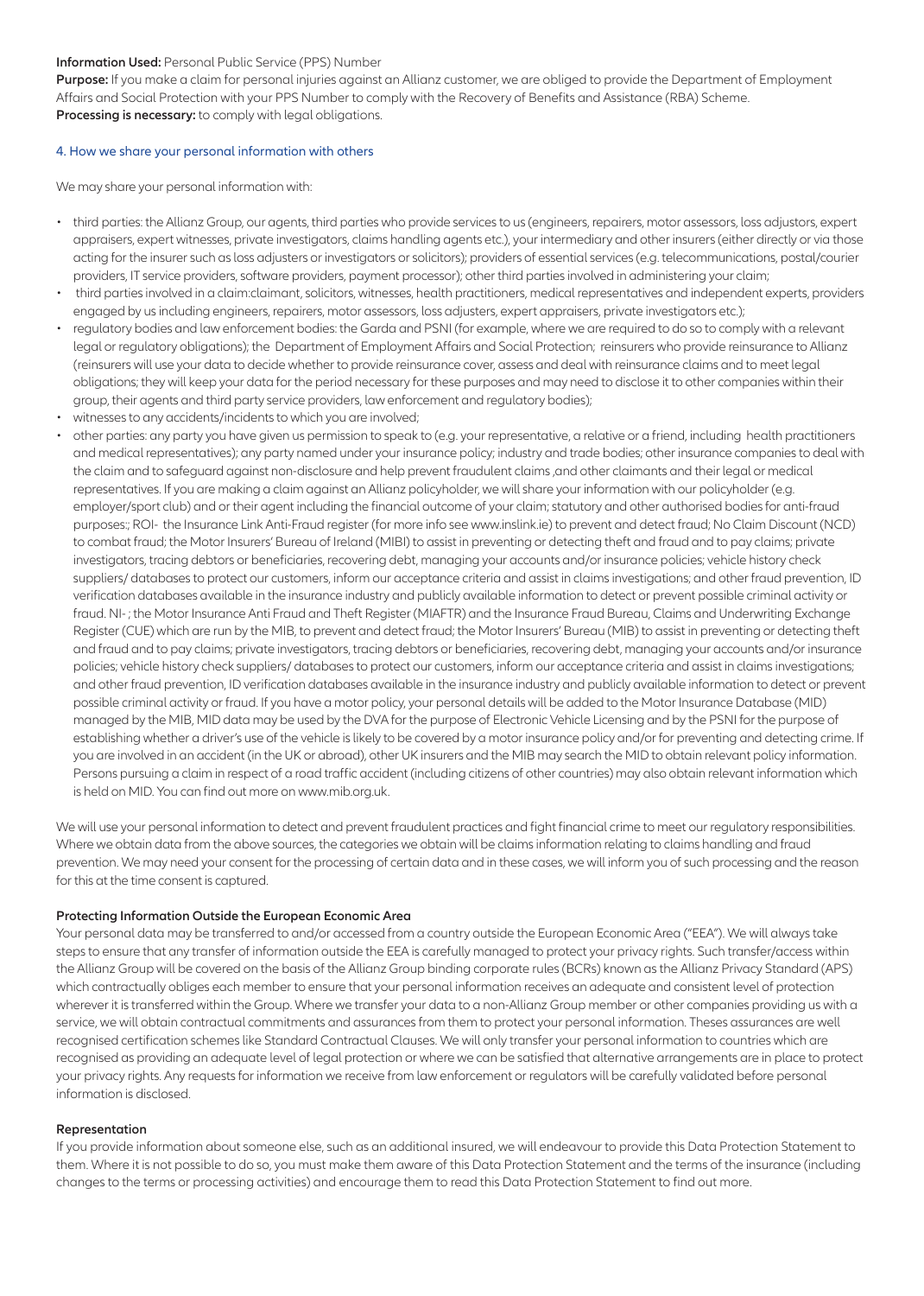#### **How long we keep your personal information**

We will keep your personal data only for as long as it is required for your insurance contract, to handle claims and to comply with our legal and regulatory obligations as documented in our Records Management Policy. For the majority of policy data, thisisseven years after the end of that transaction. If you do not accept a quote or complete an application for an insurance policy, your data will be kept for fifteen months and processed in line with this Statement. When a potential claim or actual claim istaken out on a policy, we hold details around this claim until a full and final settlement has been agreed. In most cases this should be seven years after the final settlement date or where a child was involved the later date of seven years after the child has turned eighteen or the settlement date. In certain cases, we are obliged to hold onto records for longer periods and we do so in line with our legal responsibilities. For more information on our data retention policies please refer to the "Contacting Us"section below.

#### **Your rights in relation to your personal information**

You have the right to request a copy of your personal data, and to have incorrect personal data about you corrected. You also have the right to object, the right to withdraw your consent for the processing of your personal data, have your personal data erased, or the processing restricted. Please note that withdrawing consent and requests for restriction/erasure may affect our ability to provide you with a contract of insurance. Some of the above rights are subject to limitations in order for us to comply with a number of legal and regulatory obligations. You have the right to data portability for insurance purposes(contact dataprotectionofficer@allianz.ie). You also have the right to lodge a complaint with the Data Protection Commissioner. For further information, please see the section "Contacting Us" below.

#### **Automated decision making**

As part of the claim handling, Allianz may use automated decision-making. If you are making a claim, we may use profiling and other forms of automated processing to assessif your claim may be fraudulent and we may use yoursensitive information, to carry out this assessment. For example, we may use your unspent motoring convictions for motoring insurance. We use automated decision making as it is necessary for entering into, or performance of your insurance policy between you asthe data subject and Allianz as data controller, and other usessuch asthose authorised by law.

In the event that profiling determines you have a high risk profile, we may not be able to offer you an insurance policy. If you wish to review an automated decision with Allianz, please contact us on dataprotectionofficer@allianz.ie.

#### **Up to date information**

In order for usto keep your information accurate and up to date, please contact Allianz or your insurance intermediary (where applicable) if any of your details change. For contact details, please see "Contacting Us" below.

#### **Contacting Us**

If you have any questions about how we use personal information, or if you want to exercise your rightsstated above, please contact our Data Protection Officer by either emailing, DataProtectionOfficer@allianz.ie or please write to The Data Protection Officer, Allianz plc, Allianz House, Elmpark, Merrion Road, Dublin 4, D04 Y6Y6, Ireland.

If you have a complaint or concern about how we use your personal information, please contact usin the first instance and we will attempt to resolve the issue assoon as possible. You also have the right to lodge a complaint with the Office of the Data Protection Commissioner at any time. The details of the Data Protection Commission are as follows:

Data Protection Commission 21 Fitzwilliam Square S. Dublin 2 D02 RD28

Telephone: +353 (0)761 104 800 or +353 (0)57 868 4800 Locall Number: 1890 252 231 Email: info@dataprotection.ie Fax: +353 57 868 4757

We may amend this Statement from time to time, in whole or in part, at our discretion. The latest version of this document will always be **available at www.allianz.ie and will take effect on the date that it is updated.**

**Please review this Data Protection Statement periodically to ensure you remain informed.**